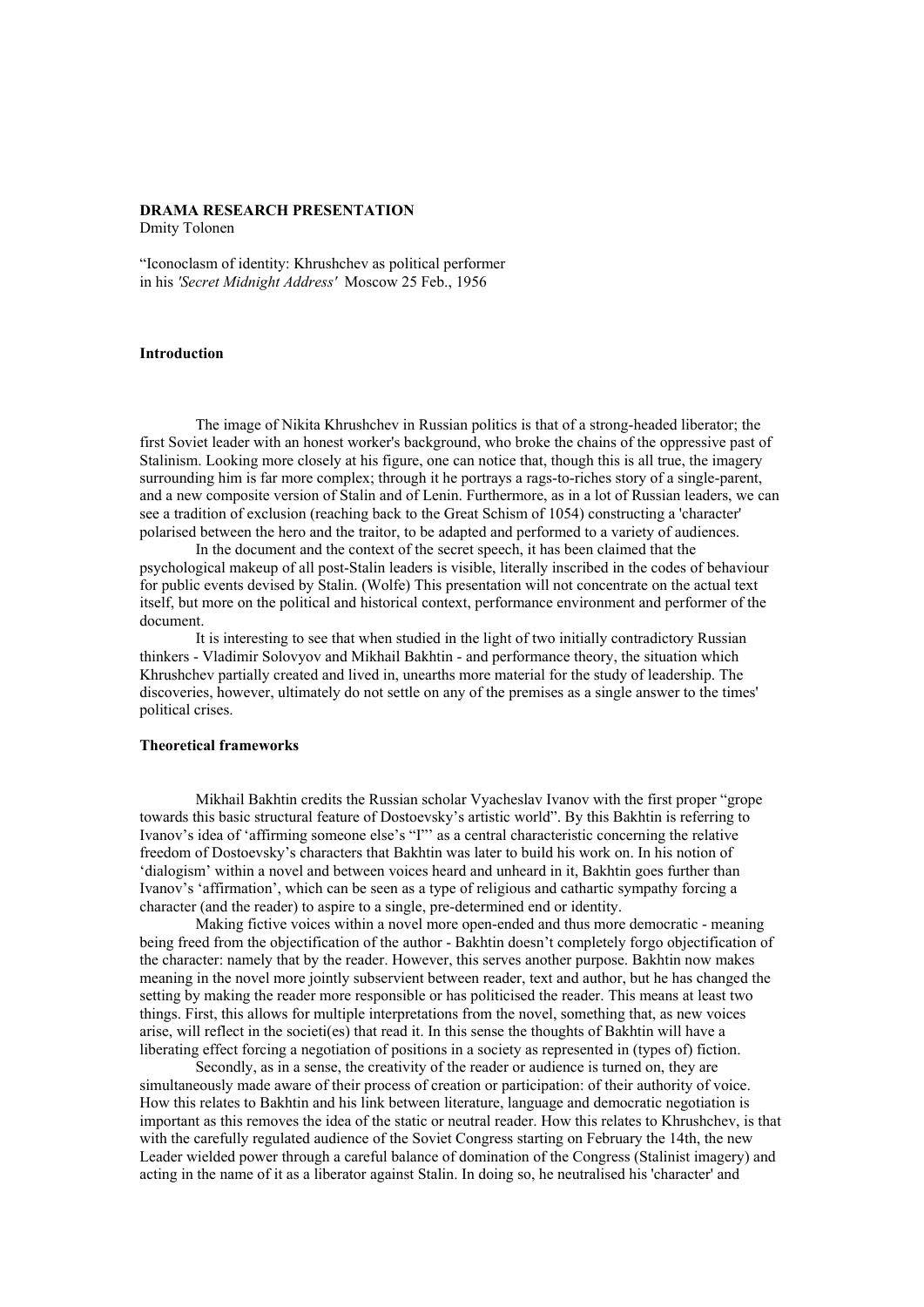imposed a yet stronger, more complex power over his 'audience', making the audience the performers *and* his fellow conspirators.

Bakhtin distinctly excludes 'drama' from his treatment of dialogism and polyphony. In her article 'Drama and the Dialogic Imagination', Helene Keyssar critiques Bakhtin's oddly dismissive attitude towards drama. Bringing Bakhtin into the realm of feminist drama and performance, she writes: "The continuous recreation of meaning, what Bakhtin calls the heteroglossia of communication, is the basic condition and phenomenon of theatre". Keyssar then continues on to reveal the polyphonous possibilities of drama, starting from Greek tragedy to contemporary 'avant-garde' theatre like that of Fornes'; dropping a hint as to the growing importance of multiple interpretation of voices. in the dialogue of contemporary society.

The intention of this presentation, likewise, is not to provide any kind of in-depth 'Bakhtinian' interpretations of the subject matter, but only to establish links between this type of thinking around a specific performance, public consciousness, or state of cultural exchange

## **The Audience, and The Text**

Which creates which? The environment of Stalin's Russia required a strongly controlled audience and didn't allow for individual opinions or contesting views in, especially, political gatherings. This was effectively a much older controlling device in metropolitan theatre from the times of absolutism in Czarist Russia. What was allowed on stage would be filtered through a selection panel of a theatre, and a level of self-censorship took place in order to keep peace and secure the business of the theatre. It isn't therefore surprising that throughout the socialist revolution the medium of theatre was used for its propaganda opportunities. The environment after 1953 continued the chaos and suspicion of the Soviet Union, which existed when Stalin was alive, only scattering its main focus, its main characters, its main story. It would then be likely that any ensuing control measures to this, would take place on a stage.

Khrushchev was Stalin's highest 'yes' man. But he realized that in the upcoming Twentieth Congress of the Central Committee of the Soviet Union, someone had to take power i n order to control the insecurity in the absence of the Leader, and in order to slide it into a more open form.

On the opening of the Twentieth Congress in 1956, Khrushchev announced he would be dealing with 'the problem of the cult of individuality' (kul't lichnost') - the problem concerning the idea of collective leadership after Stalin - but in a separate closed-door meeting. Specific guidelines were set for the event: no one was to take notes or disclose information about it. This is one of the first elements that distinguish the night speech of the 25th from others: emphasized, regulated pre-publicity. Khrushchev generally never wrote detailed speeches, and what he wrote he improvised on. This speech was carefully researched and it controlled textually the reactions of the audience. Highly 'secret' though this was to, the document would eventually be leaked all the way into the foreign press; to Reuters, the Manchester Guardian and the United States Information agencies. Even before its presentation, hints of future changes described in the text were published in the Voprosy Istorii journal ('Historical Questions').

The event is peculiar in its delivery of message and meaning. It is interesting in the ambiguity of the prescribed roles (and especially roles of power) on audience behavior dating back to Stalin in a sense it was an ominous drama, the conclusion of which all could guess would be dramatic.

It is ambiguous whether or not Khrushchev deliberately set out to publicise a 'secret' event, that eventually lead to the symbolic use of Stalin's dead figure, as a sort of Deus Ex Machina, to bear the weight of all the injustices of the past regime. It was a typical gamble from the New First Secretary, as he knew himself that his participation in past evils was considerable, though not the worst of the bunch.

In this culture of silence, the audience, half-witting and malleable, became silent demonstrators. They became Khrushchev's supporting cast or even subjected to the status of props - the new apparatchiki. They were what Richard Schechner calls an Integral or Integral-ritual audience. They are part of a in-the-know crowd, ready to participate in something they know they know the outcome of, and thus more ready to ignore some of the details. Krushchev invited a mostly yes-crowd to this secret meeting for him to take the role of 'liberator' in the wake of Stalin's death, though unannounced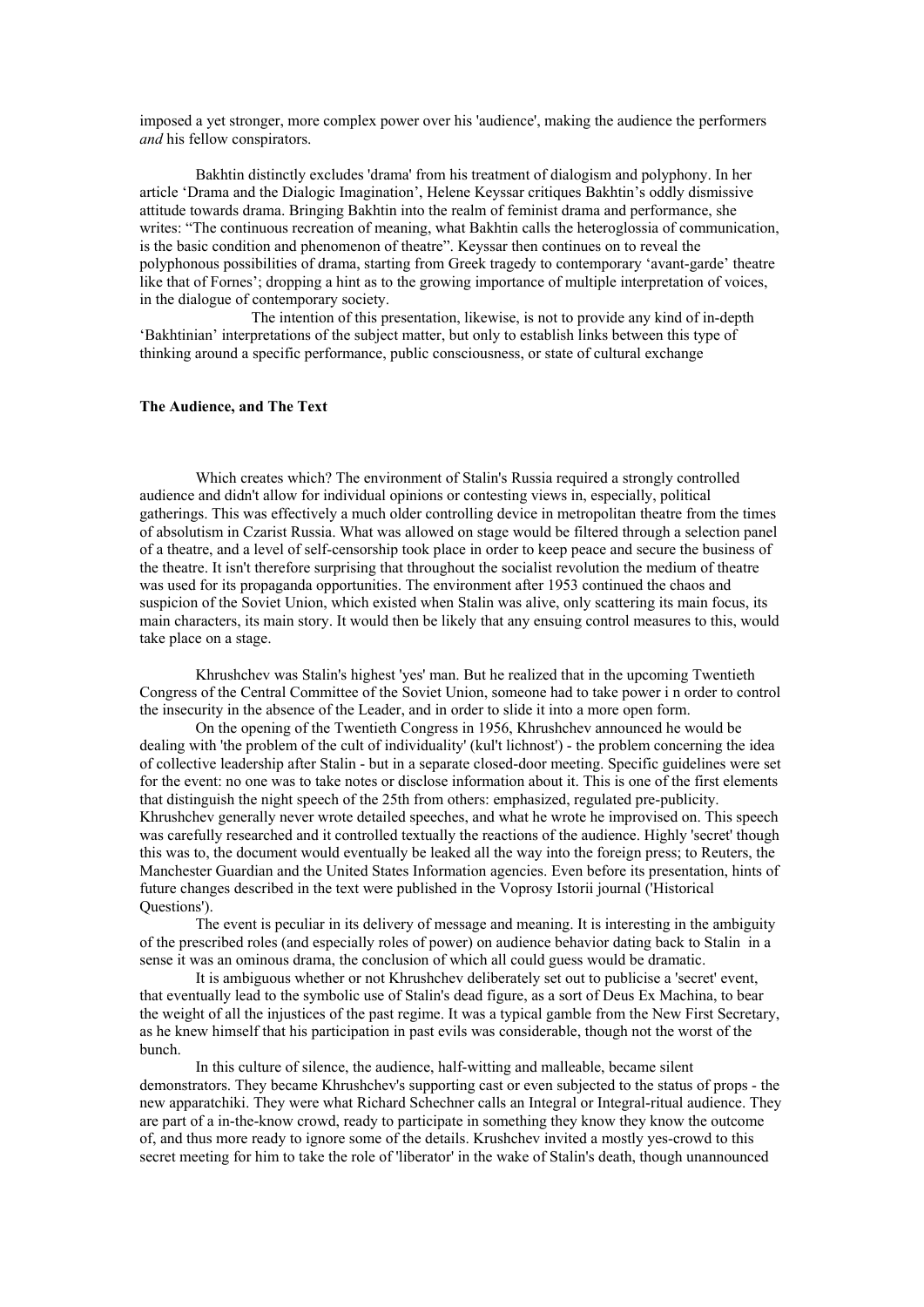to the audience in this newly formed anti-Stalinist characterisation, was his continuation of Stalin's tactics of clearing ranks. In a word: he was *the traitor* to Stalin and Stalinists.

Khrushchev worked in at least as sinister a way as did Stalin .He used contextual and textbound conventions to control the audiences' approval, and dynamic interaction to the text. This can be seen in the 'codes' of behavior in applause given to different speakers, in the order and quantity of speeches by and individual - Khrushchev dominated the podium in the 14th day and 25th night speeches, far more than Stalin ever did. One difference though marked the two speeches; in the general speech during day, no indignation or objections were voiced. The night speech, on the other hand, was always geared towards being an emotional performance event of Cathartic dimensions. It was here that Khrushchev could embody the tragedy of past sins, and play now a *tragic* hero, while gaining a supportive group to further blame a group of Khrushchev's rivals to 'the throne' and achieve stability in the Soviet Union. It has been commented that by this performance, though not Khrushchev's 'debut' (which was at The Kharkov Congress in 1926, to catch Stalin's right-hand man Kaganovich's eye), he nevertheless gained in a short amount of time the clout that took Stalin 10 years to gather.

But the event of the 25th is not as simple as that. Far from a simple *coup*, the context of the performance shows that Khrushchev was not only re-shuffling the cards, re-organising the Panoptikon of Stalin's Big Brother ideology, in the re-organising of the police and secret services; he was simultaneously setting contradictory projects of democracy ahead. His blundering or calculation of the speech's leaking abroad made waves in all other Communist countries, forcing him to further portray Stalinist images - which he on the surface rejected - in an exercise to limit the damage caused to the international socialist communities.

Victor Turner proposes a four-leveled pattern for what he calls social drama (as opposite to aesthetic drama): *breach* (which can be a long period)*, crisis, redressive action* and *reintegration*. This is effectively crisis management. Through Stalinist years of oppression and finally confronted with his death, a crisis occurs to which a clear solution is needed. Since Stalin's years in office were founded on strong, clear images that could distract from the realities in life, a new, tightly controlled and performed image campaign was needed. Needed, to reintegrate the Soviet people and the apparatus (and some would say this is a contradiction in terms) to daily life and, again, ignore as much as possible: but the ambiguity of the new text, the new texture of society was something unexpected - possibly even foreign to Khrushchev himself.

To misquote Peggy Phelan: "Performance is loss". Whether he knew it or not, his performance took the form of the tradition of Samizdat' (self-published). It became an unpublished chain letter, like the banned novels, which were manually distributed from one typewriter to another. It became, and has become even in academic literature, a significant legendary event that *took place*. It doesn't matter that there are printed versions about; they are all circumstantial and relics. What he spoke of; Lenin's testament to Leon Trotsky condemning Stalin in late 1922; of Stalin's horrors; of his ignorance in agriculture - this was all known. Yet his audience was captivated. What mattered was that he had in the day speech of the 14th captured their attention and set rules for them to suspend their disbelief for this narrative to be spoken by Khrushchev 11 days later. In a sense of Kleinian group phantasy, it was a great mourning session of a father who beats his wife, Russia. One, where the immediate family don' t want to give up the body, because he's caused so much pain, and are simultaneously building an image of the near future in the image of the corpse. Khrushchev, perhaps, was discovering that the whole past was such a phantasy.

In this break down of the family in the nurtured society of the time, some one was needed to take his place. But any approaches to *become* this person would be dangerous, as neither collective leadership nor dictatorial order was instated, and the environment was volatile to changes. The gamble Khrushchev risked was to play on the intuitions of the Communist apparatus, to ingeniously do away with his rivals and play on his array of wholesome identities to the general public, as he thought fit until the suitable equation came up. After all he was keen on improvising. In a moment, he shifted from Chief Stalinist to Chief anti-Stalinist, declaring as much of the exposition to the story of the past as the people needed to know, to create a future. Was this 'liberalism' to allow free opinions or a theatrical device to secure the foundations of Stalinist control of important economical and political matters? Was it an entertaining distraction on many levels to gain time?

### **The Spiritual History of Russia -** *'Russkaia Idea'*

The field of secular or non-scholastic philosophy starts in Russia with Chaadaev's letters, which called for a more open trend of western-influenced thinking. Yet even *his* work, 'a shot in the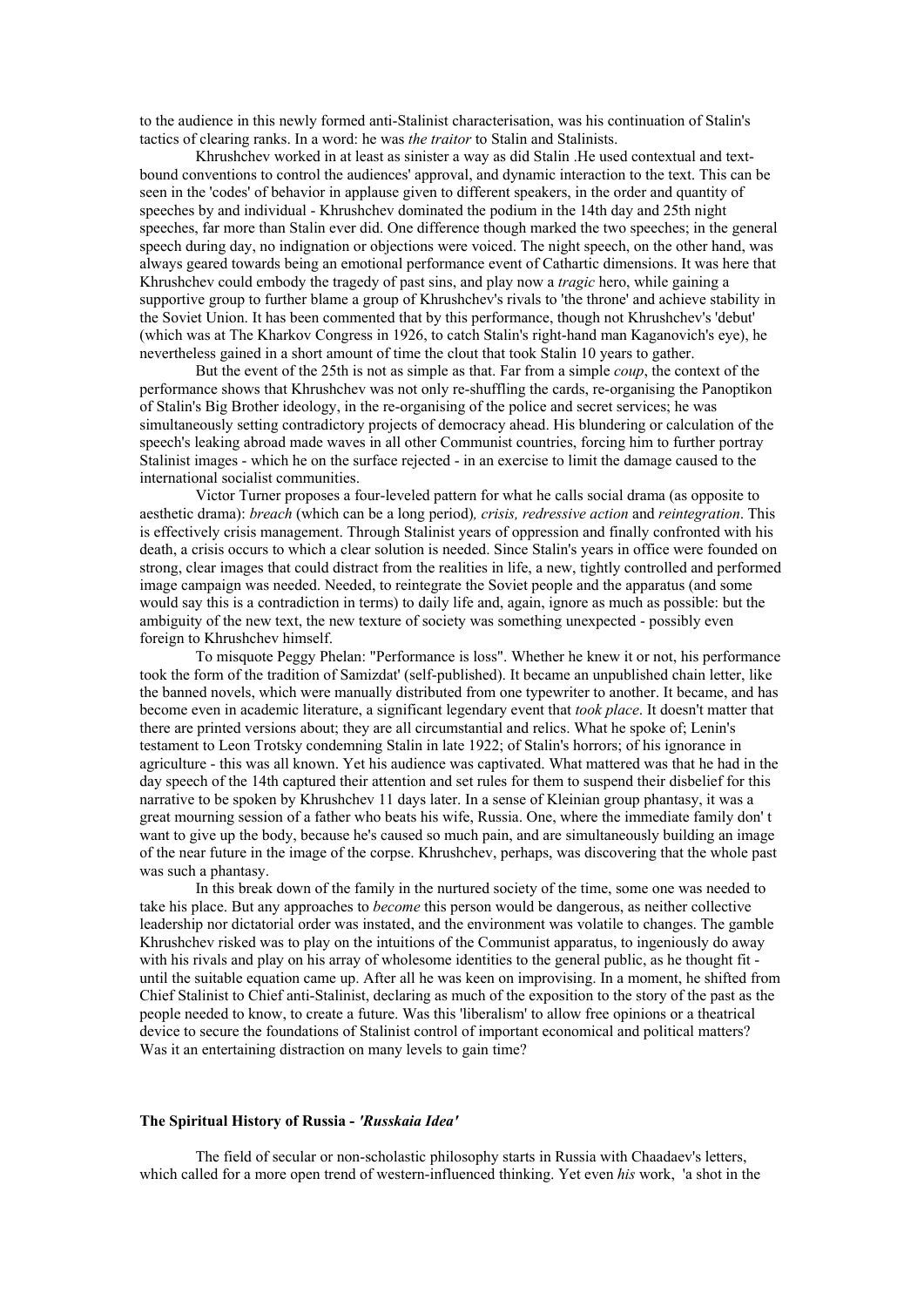dark' as it was called, carried with it the tradition of mystical 'otherness', which in Russia was taken as a sign of divine righteousness. Although this is a religious idea, its power, its influence, notions of 'Grand Designs', its spirituality and contradictions can be explored around Khrushchev through the writings of Solovyov.

In Solovyov's cult of 'Sophia Divine Wisdom', the notion *Sophia* takes on more forms than this femininely engendered wisdom usually does. It also occupies a position which, with its companion, the human race, displaces the concept of 'Sophia' as a static, (rational) site that lacks vitality and dynamic progression of the world. A Sophic human race should then, according to Solovyov, play out its cosmic role and actually be elevated as humans to a higher form of being merging into an 'All-Unity'. This myth of return, though problematic, is for Solovyov the true meaning of Christianity and this – in Solovyov's own political dimension - is something that would unite all people and bridge all differing beliefs and difficulties in the world.

Solovyov wanted to export Messianically his 'Universal' system, and in doing so would cloak his intuitions in "open armed" Christian garb. It was a patronizing and patriarchal act to assume the cultural applicability of a system which, because of its proportions of Christianity to interpreted foreign materials, would "work" or inspire in the Western world. It would rather cause a renewed colonialization and perversion in domestic religious though in the sites of origin of some of the source materials. Solovyov seemed to assign an awkwardly moralizing rationale of re-building towards a universal (Christian) harmony to Sophia, which resembles the differentiation between 'God as absolute being' and 'Man as The Absolute in process of becoming' (towards 'Godmanhood').

We can see the Sophia cult becoming very dependent on notions of 'Sophia' as female 'Muse' in a very patriarchal pseudo-liberated society. This is because, like for several Marxist regimes the female image and certain particular era-based fe/male images , are iconic of a mind-set that tells us about the sexual politics of these locations, times and construction of male identities. Solovyov's ambivalent yet chauvinist use of the symbolic female is a clue to the yet unattainable power he (and in different ways, many other political writers) envisioned - a road sign to his work's travel from merely theosophical to strongly theocratic while remaining ambivalently czarist *as well as* liberal.

### **The Performance(s)**

*K. as political performer: blunder, improvisation, research, calculation and audience selection*

Krushchev was versatile and site specific as a performer. He most often improvised on a outline of a speech, emphasising emotion rather than message. He adopted, like we assume of politicians today, a number of masks and gestures to suit a particular event: the kissing of a baby, the handshake, and the public whisper to an opposition politician. Krushchev, like Stalin dominated the Congress speeches - even more than Stalin in fact, who had changed his name in 1910 from the far Georgian Dzhugashivili to the more impressive Stalin - 'man of steel'. But Krushchev may turn out to have played with his audience far more than his predecessor, for Stalin's was a simpler control and environment of fear, Krushchev's was more ambiguous; a mixture of thaw and regression.

There are four central character types that Krushchev relied on heavily: Khrushchev as *'savior*-*hero'* emphasising his past, be it revolutionary, worker, of poverty or concerning his singleparent status (only between 1919-1923). He is quoted as having proudly showed off his rags-to-riches story at a C20th Fox dinner party - relying on the emotional connection of the American Dream. It is through this characterisation that he disqualifies Stalin as a ignorant of agriculture, he being one from the Country.

*The liberator* - character or dimension of Krushchev focused more on the future and Grand Designs. In this outfit, he was an exponent of Leninism, liberalism and individualism within the Communist Utopic landscape.

His *traitor* - character is interesting for its link to his constant exhibition of honesty and his heritage from Stalin and Lenin. Here we can see the use of Stalinist tactics to defeat Stalin; in many ways Khrushchev's politics and public figure was closely, paternally, liked to Stalin and the iconography of Russian leaders. His are performances around Stalin: about fathers and sons, and about a battle over a Mother Russia. This is also the site to study the use by the leader of Censorship and Propaganda as performance.